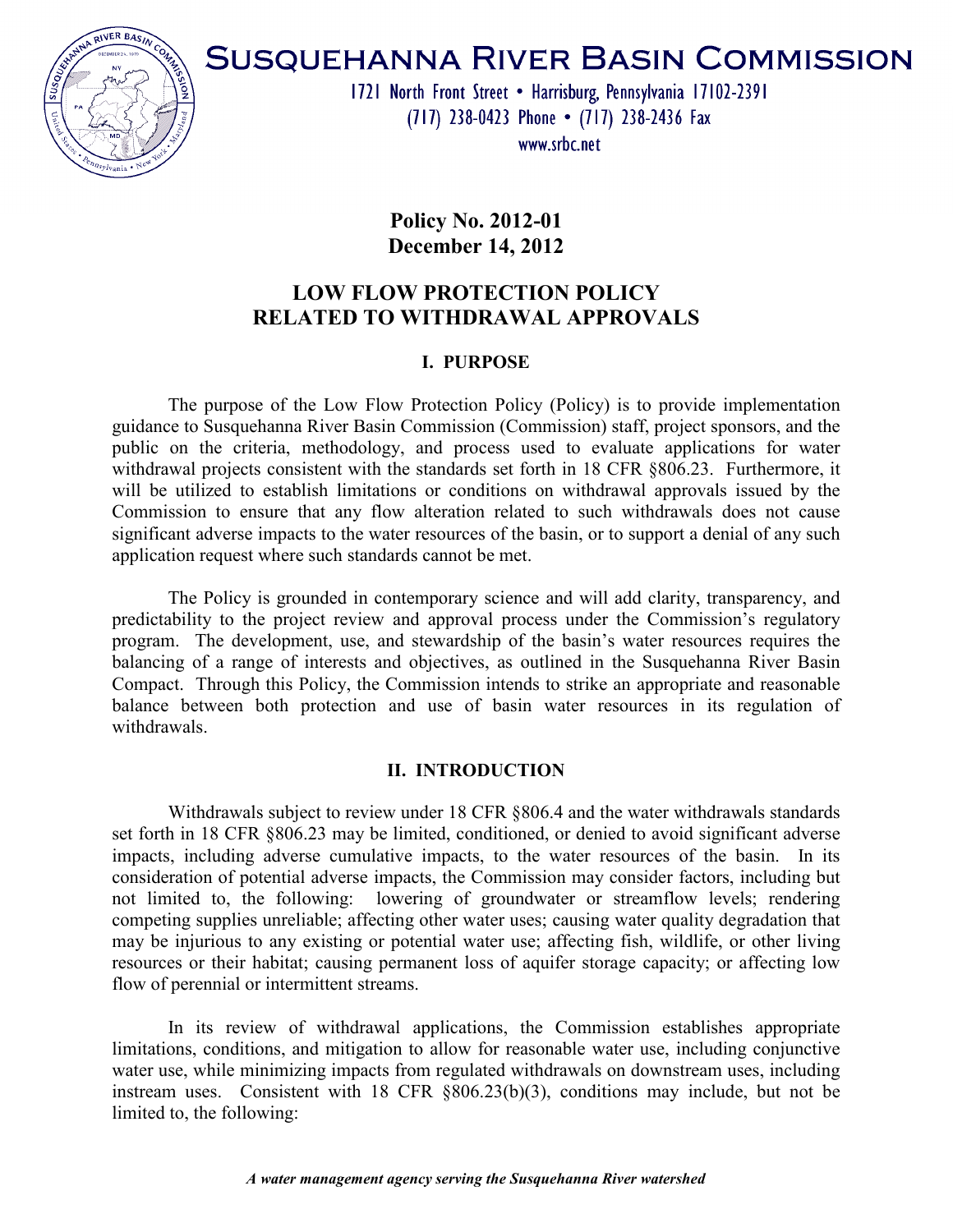- 1. Restrictions of the quantity, timing, or rate of withdrawal;
- 2. Limitations on the level of drawdown in a pond, lake, reservoir, stream or well; and
- 3. Streamflow protection measures.

Furthermore, the project sponsor may also be required to adhere to an operations plan that minimizes the potential for adverse impacts, including cumulative adverse impacts to water resources, investigate and provide for additional water sources and storage to meet the project's water demand, or prepare and implement a water resource development plan.

Protection of water resources from adverse impacts, including cumulative adverse impacts, from withdrawals extends to protecting the aquatic species, natural communities, habitat, and key ecological processes throughout the Susquehanna River Basin. Based on the assumption that population losses for species are proportional to habitat losses, the Commission uses the Instream Flow Incremental Methodology (IFIM) to predict habitat losses and determine low flow protection levels for applicable cold water streams in Pennsylvania and Maryland (SRBC, 1998). In the absence of specific, documented responses to flow alteration that could translate to quantitative thresholds of flow needs for the variety of species and habitats present in a basin as large as the Susquehanna, the Commission has evaluated how aquatic systems can be sustained by preservation of the long-term natural hydrologic variability of streams through ecosystem-based flow goals.

The Nature Conservancy (TNC), in cooperation with project stakeholders, including staff from the Commission and its member jurisdictions, conducted an Ecosystem Flow Study that culminated in the preparation of the "Ecosystem Flow Recommendations for the Susquehanna River Basin" report in November  $2010<sup>1</sup>$ . In the report, TNC presented a set of recommended flows to protect the species, natural communities, and key ecological processes within the various stream and river types in the Susquehanna River Basin. One of the most critical findings of the study is that seasonal flow recommendations are preferred to year-round flow recommendations as ecosystem flow needs are naturally seasonal. These flow recommendations, based on the Susquehanna River Basin ecosystem, are one of the original motivations that triggered revisions to the Commission's existing policies related to instream flow protection.

In consideration of the aforementioned study, further review of related environmental flow science, and in consultation with its member jurisdictions, the Commission adopts this Policy to provide specific implementation guidance governing the determination of passby flows and conservation releases to meet the standards set forth in 18 CFR §806.23, particularly that related to low flow protection contained in 18 CFR §806.23(b)(3). In doing so, the Commission recognizes that the science associated with low flow protection, and any technical guidance implementing that science, is subject to change and adaptation over time.

This Policy replaces Commission Policy No. 2003-01, *Guidelines for Using and Determining Passby Flows and Conservation Releases for Surface-Water and Ground-Water Withdrawal Approvals*, previously adopted in 2003.

 $\overline{a}$ 

<sup>&</sup>lt;sup>1</sup> The Nature Conservancy (TNC). 2010. Ecosystem Flow Recommendations for the Susquehanna River Basin: Report to the Susquehanna River Basin Commission and U.S. Army Corps of Engineers. Harrisburg, Pennsylvania.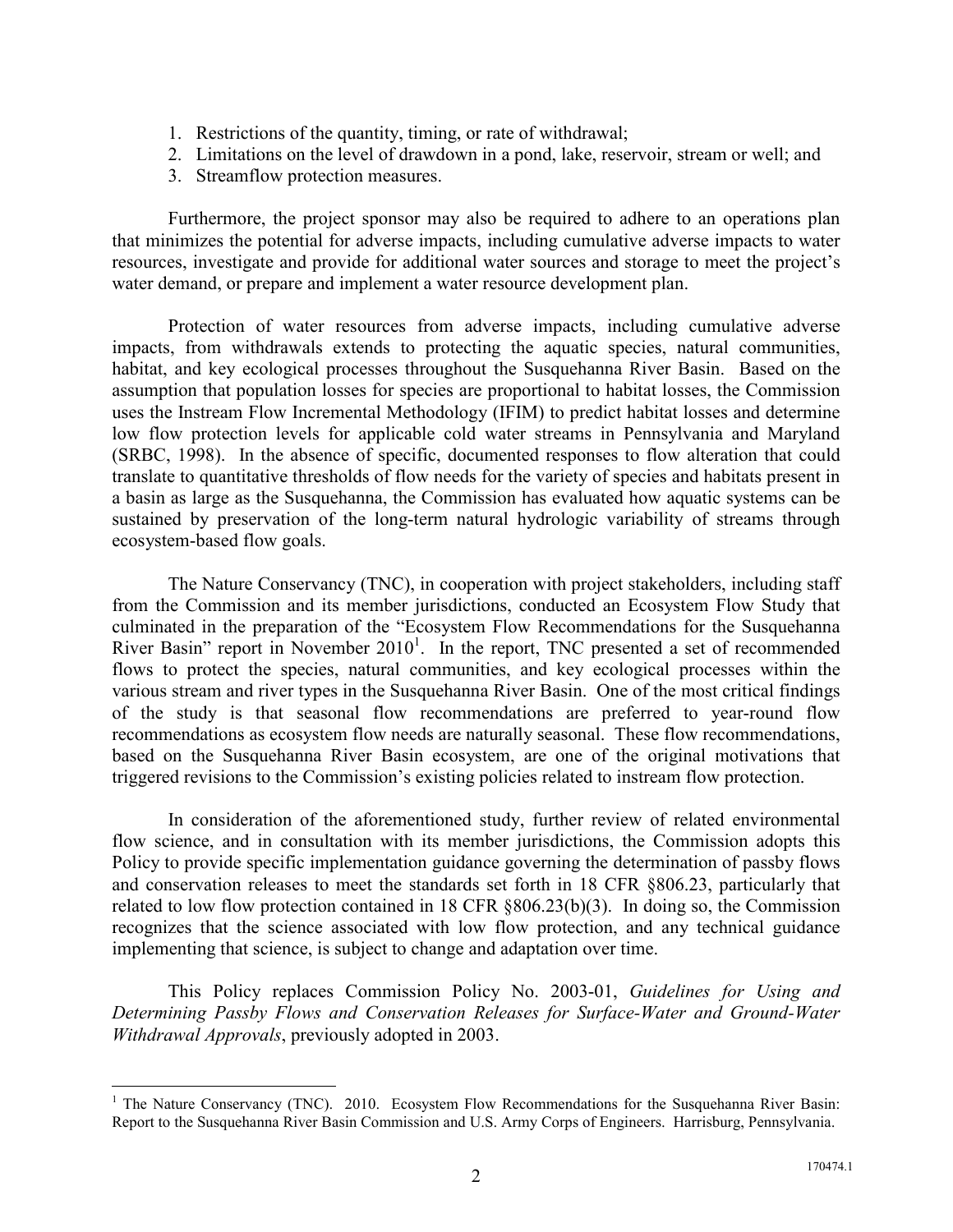#### **III. LOW FLOW PROTECTION REQUIREMENTS**

#### **A. General Overview**

 $\overline{a}$ 

As noted above, the Commission may limit, condition, or deny an application for water withdrawal to avoid significant adverse impacts, including adverse cumulative impacts, to the water resources of the basin.

The associated "Technical Guidance for Low Flow Protection Related to Withdrawal Approvals" (Technical Guidance) will be used in the review of such applications related to streamflow protection measures specifically related to low flows and to support Commission determinations related thereto. In the review of applications, the Commission will utilize the aquatic resource classification system set forth in the Technical Guidance to classify the subject stream or river related to the withdrawal request and undertake hydrologic analyses at representative U.S. Geological Survey (USGS) stream gages to establish appropriate protective conditions.

Unless it determines that a proposed net withdrawal (e.g., the proposed withdrawal minus return flow in proximity to the point of withdrawal), considered both individually and cumulatively, is too low in magnitude in comparison to the natural or continuously augmented flow of a stream or river to have any appreciable effect, the Commission will impose a passby flow or conservation release condition in its approval. Specificity concerning the quantitative standards to be applied in that evaluation process is provided in the Technical Guidance. Each proposed water withdrawal will be evaluated: (1) individually as a maximum daily and instantaneous rate of withdrawal; and (2) cumulatively as the net maximum daily withdrawal in the drainage area upgradient of and including the proposed withdrawal.

Passby flows, conservation releases, and withdrawal limits as described in the Technical Guidance will be utilized by the Commission to protect streamflows and minimize impacts caused by regulated withdrawals during predetermined low flow conditions. In the event individual member jurisdictions have adopted more stringent requirements as part of their water withdrawal regulatory programs, the Commission will utilize said requirements pursuant to an administrative agreement with that member jurisdiction.

Passby flows, conservation releases, and withdrawal limits provide for low flow protection at the point of withdrawal, or in the case of groundwater withdrawals, at the point of impact on surface water flow. Requiring passby flows and conservation releases for low flow protection, coupled with withdrawal limits to maintain ecological limits of hydrologic alteration for seasonal and high flow protection, provides a comprehensive approach to meeting environmental flow protection objectives.

The return of more natural flow conditions when withdrawals are suspended ensures that water is available for downstream uses, including instream uses. Note that like consumptive use mitigation releases<sup>2</sup>, passby flows and conservation releases are generally not intended to

<sup>&</sup>lt;sup>2</sup> Consumptive use mitigation releases are complementary to passby flows and conservation releases; the Commission's conceptual standards for consumptive use mitigation are described in the *Consumptive Use Mitigation Plan* (SRBC, 2008).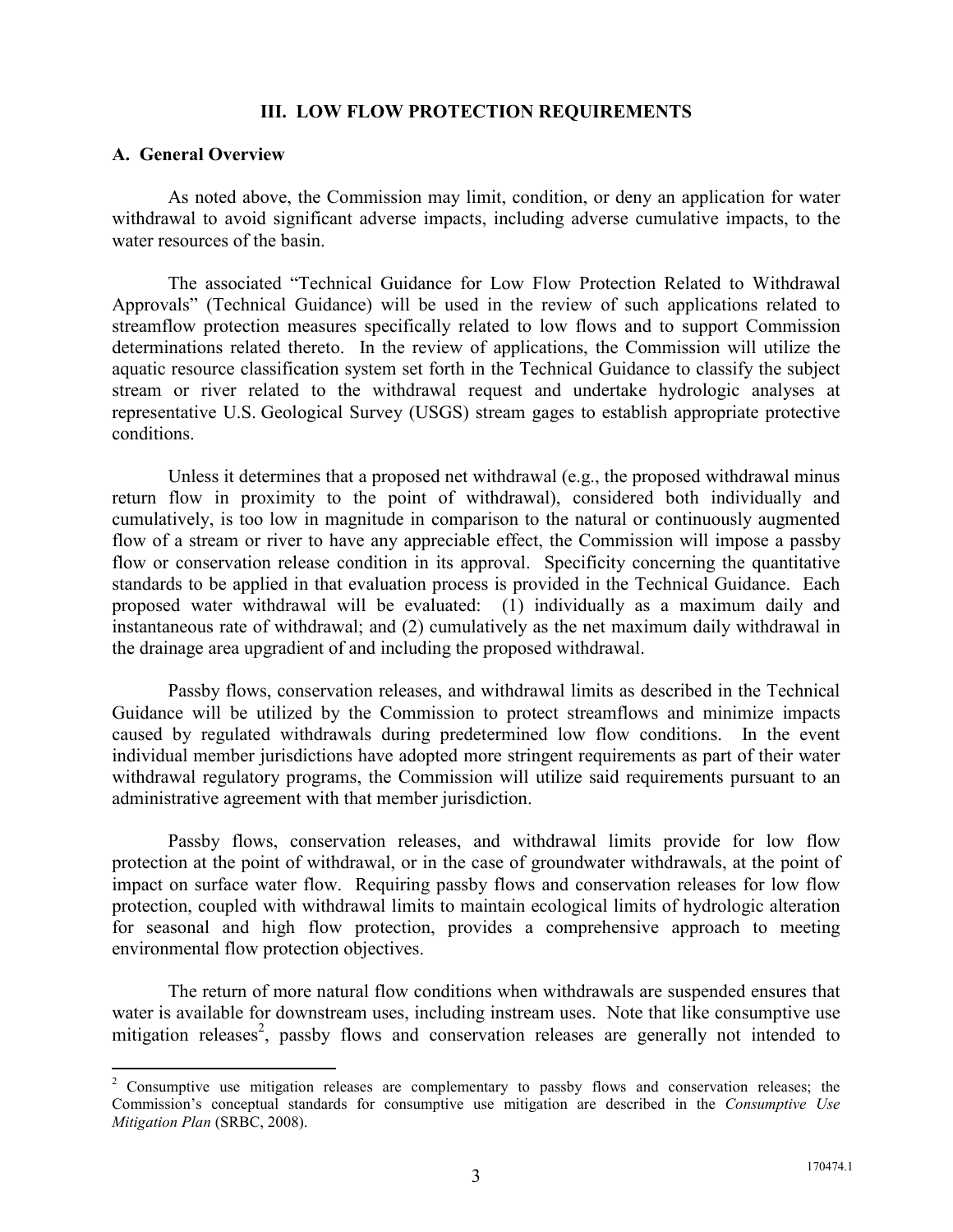augment flows in such a way as to provide more flow to the waterway than would be expected to occur naturally. Low flow periods and drought events are natural occurrences and native resident species are adapted to periodic low flows. Ecosystem flow goals recognize that the entire flow regime, including the natural variability, is important in maintaining the diversity of the biological communities in streams and rivers. Resident species, however, are not necessarily conditioned for the more frequent low flow periods and severe flow alteration that could result from uncontrolled withdrawals.

#### **B. Passby Flows**

 A passby flow is generally defined as a prescribed streamflow below which withdrawals must cease. The Commission uses passby flows for defining an operational limit in its approval of withdrawals, essentially making the withdrawals interruptible at a particular flow threshold(s) during periods of low streamflow.

 Passby flows are associated with surface water and groundwater withdrawal approvals under 18 CFR §806.23. Passby flow requirements mandate that, while water is being withdrawn, a specified amount of water must be allowed to pass the point of withdrawal, or in the case of groundwater withdrawals, at the point of impact on surface water flow. Passby flow requirements are prescribed in the withdrawal approval and are site specific.

 Surface water withdrawals from small impoundments, intake dams, continuously flowing springs, or other intake structures in streams and rivers may include conditions in the Commission's approval that require passby flows. Groundwater withdrawals that may cause a significant adverse impact to streamflow or other surface water features such as springs, wetlands, lakes and ponds, also may include conditions that require passby flows.

#### **C. Conservation Releases**

 Reservoirs and large impounding structures can capture low, seasonal, and high flows and completely alter the flow regime of a stream. A conservation release is defined as a prescribed quantity of flow from an impoundment structure that must be continuously maintained downstream of the impoundment for low flow protection. Conservation releases are intended to prevent water quality degradation and adverse lowering of streamflow levels downstream of the impoundment, thereby protecting aquatic resources and other users. Conservation releases provide flow from storage, not only during the traditional dry season, but throughout the life of the reservoir, including the wet season when the reservoir is replenishing its storage during refilling.

 Conservation releases required by the Commission are only associated with surface water withdrawal approvals under 18 CFR  $\S 806.23$  if the surface water withdrawal is being drafted from, or augmented from, a large impounding structure. Any releases from large impoundments should, at a minimum, exceed the 7-day, 10-year low flow (7Q10) threshold for protection of downstream water quality from water withdrawals during drought flows. (The 7Q10 flow has typically been used as a design flow for dilution of effluent discharged from wastewater treatment facilities.) The Commission's "Consumptive Use Mitigation Plan" references the standard contained in its Comprehensive Plan, which states that flows to the Chesapeake Bay should not be diminished below the 1-in-20 monthly average flows in each of the months of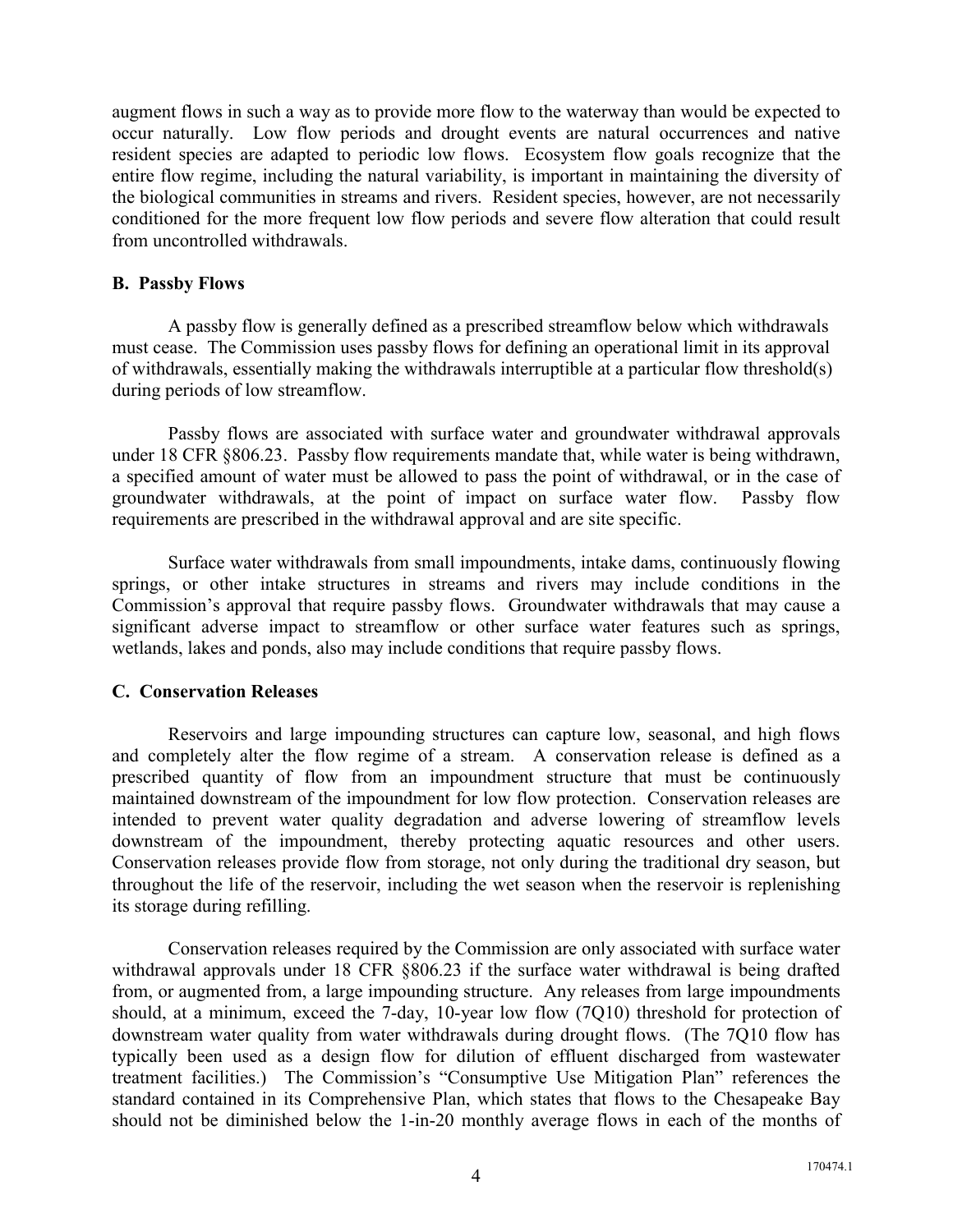August, September, and October. Conservation releases imposed by the Commission will support these flow goals throughout the basin.

 Inflow, storage, and outlet infrastructure and other site-specific constraints may prohibit implementing standard monthly or seasonal low flow protection conditions that are to be maintained year-round. Therefore, conservation releases required in an approval related to a withdrawal from a large impoundment will be determined on a case-by-case basis, with the goal of evaluating and balancing downstream needs with available storage and sustainable yield. Recommendations will be developed in coordination with the appropriate resource agencies of the member jurisdiction.

#### **D. Withdrawal Limits**

 In order to preserve natural flow variability and meet seasonal flow protection objectives, the Commission may limit a proposed withdrawal rate to a percentage of the monthly passby flow or monthly median flow. This condition may be imposed when the proposed withdrawal has the potential to affect seasonal flow variability and/or result in unacceptable levels of hydrologic alteration. In establishing such a condition, the Commission will consider the ecosystem flow recommendations contained in TNC's "Ecosystem Flow Recommendations for the Susquehanna River Basin" (2010) or other related environmental flow protection scientific studies.

#### **E. Cumulative Water Use Assessment**

A proposed withdrawal, when considered in the context of accumulated net withdrawals of existing users within a watershed, may approach the threshold of adverse impact or threaten the sustainable yield of the supply. Section 3.10(3) of the Susquehanna River Basin Compact requires review of water withdrawals or uses where there is the potential for adverse cumulative impacts. The general parameters of the cumulative water use assessment currently utilized by the Commission to assess both the localized impact of withdrawals and the basin-wide implications of that use are now memorialized in this Policy and in the Technical Guidance.

#### **F. Flow Variability**

 $\overline{a}$ 

The Policy is based upon a tenet of the protection of the natural flow regime and the ecological processes it supports in the Commission's regulation of water withdrawals subject to review standards in 18 CFR §806.23. Maintaining flow regimes, and their natural variability, has been widely emphasized as a holistic approach to conserving the various ecological processes necessary to support freshwater ecosystems (Richter et al., 1997<sup>3</sup>; Poff et al., 1997<sup>4</sup>; Bunn and Arthington,  $2002^5$ ). Instead of a single minimum flow, protection of the natural flow variability and the development of flow standards that provide for variable flow regimes with intra- and inter-annual variability can maintain or restore the natural form and function of

<sup>&</sup>lt;sup>3</sup> Richter, B.D., M.M. Davis, C. Apse, and C. Konrad. 2011. A presumptive standard for environmental flow protection, River Research and Applications. 10 p.<br> $^{4}$  Poff, N.I. J.D. Allen, M.P. Poin, J.P. Kerr, K.

Poff, N.L., J.D. Allan, M.B. Bain, J.R. Karr, K.L. Prestegaard, B.D. Richter, R.E. Sparks, and J.C. Stromberg. 1997. The natural flow regime: a paradigm for river conservation and restoration. Bioscience 47: 769-784 pp.

<sup>&</sup>lt;sup>5</sup> Bunn, S.E. and A.H. Arthington. 2002. Basic principles and ecological consequences of altered flow regimes for aquatic biodiversity. Environmental Management 30: 492-507 pp.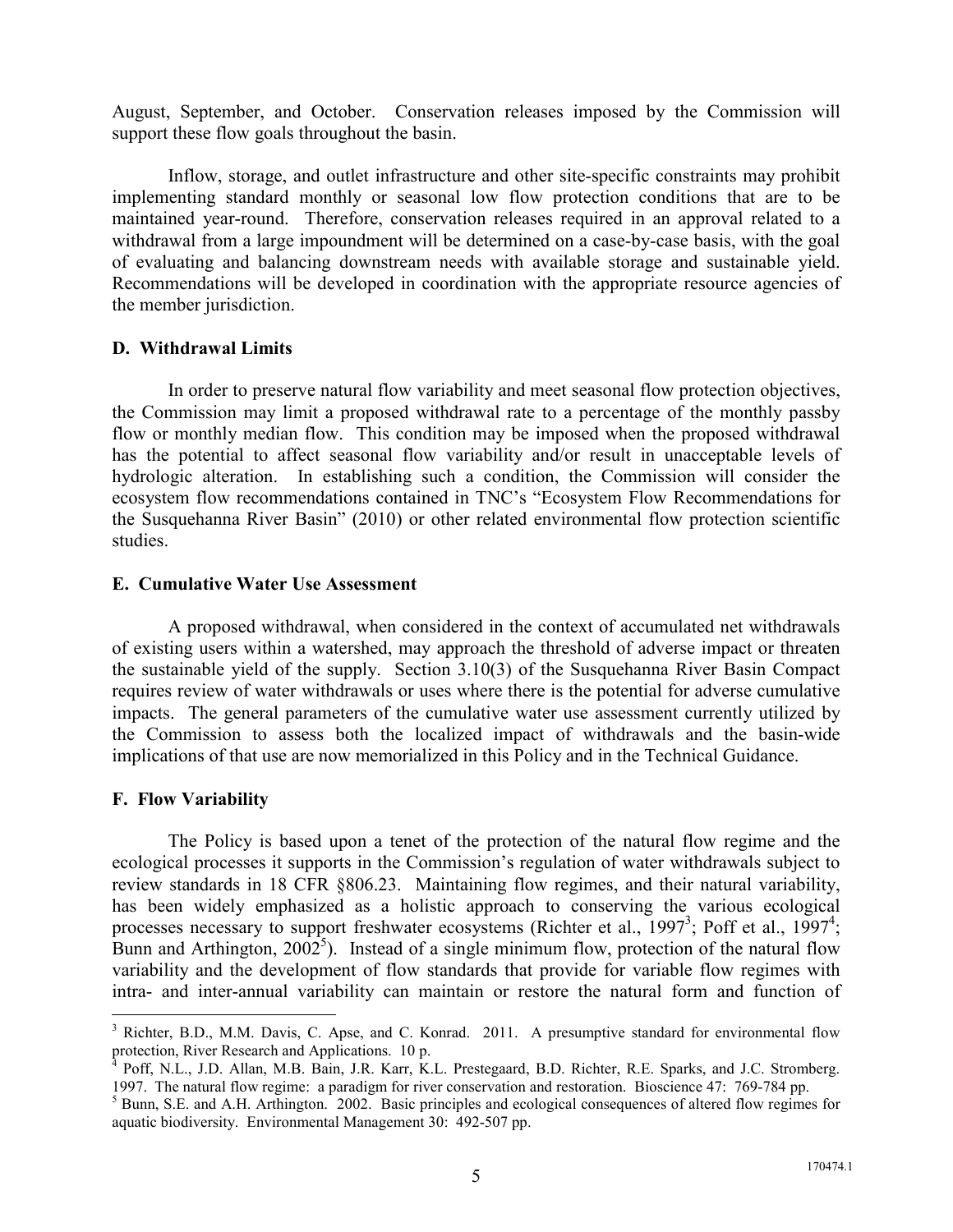streams and the ecosystems they support (Annear et al.,  $2004^6$ ). TNC (2010) highlights the importance of high, seasonal, and low flows in supporting the ecological communities of the Susquehanna River Basin. Accordingly, this Policy avoids the use of a single annual passby flow/conservation release value for low flow protection and, instead, focuses on using a series of seasonal or monthly values that more accurately reflect seasonal variability with respect to streamflow and associated ecosystem needs.

#### **IV. COORDINATION AND IMPLEMENTATION**

Recommendations developed under this Policy and the Technical Guidance are subject to approval and action by the Commission. The Commission will actively coordinate with the appropriate agencies of its member jurisdictions in the review of water withdrawal applications and evaluations undertaken pursuant to this Policy and the Technical Guidance.

Passby flows and conservation releases other than those derived from the standard methodology in the Technical Guidance may be imposed if, after coordination on a case-by-case basis between the host member jurisdiction and the Commission, alternate passby or conservation release criteria can be established that meets the Commission's low flow protection objectives. This flexibility is intended to maximize consistency between the Policy and standards independently adopted by member jurisdictions, yet at the same time provide uniformity across the basin in meeting those objectives through a combination of withdrawal limits and passby flow or conservation release requirements.

In accordance with the Commission's Comprehensive Plan and 18 CFR §806.23, the Commission may for any project increase the passby flow or conservation release requirement above the amount determined using its standard methodology in the Technical Guidance, limit the withdrawal volume or rate, or deny a request for a new or increased withdrawal in cases where sensitive environmental resources or water quality may be adversely impacted. The Commission will not approve a proposed withdrawal that would violate an anti-degradation provision for the protection of existing water quality or would cause significant adverse impacts to the water resources of the Susquehanna River Basin. It will also consider any special designation or protection classifications adopted by its member jurisdictions in its review of specific water sources and the establishment of appropriate low flow protection standards for projects.

Pursuant to 18 CFR  $\&806.14(b)(1)(iii)$ , project sponsors may be required, at the discretion of the Commission, to undertake an alternatives analysis. Such analysis shall include an evaluation of whether there is an alternate source or location that: (1) meets the purposes of the project; (2) is technically feasible, economically feasible, and environmentally acceptable; and (3) would result in measurably less environmental impact than the proposed source or location.

Passby flows and conservation releases other than those derived from the standard methodology in the Technical Guidance may be imposed if: (1) an appropriate instream flow study demonstrates that lower thresholds will provide an acceptable level of aquatic habitat

<u>.</u>

<sup>6</sup> Annear, T.C., I. Chisholm, H. Beecher, A. Locke, P. Asrrestad, C. Coomer, C. Estes, J. Hunt, R. Jacobson, G. Jobsis, J. Kauffman, J. Marshall, K. Mayes, G. Smith, C. Stalnaker, and R. Wentworth. 2004. Instream Flows for Riverine Resource Stewardship – Revised Edition. Instream Flow Council, Cheyenne, Wyoming.